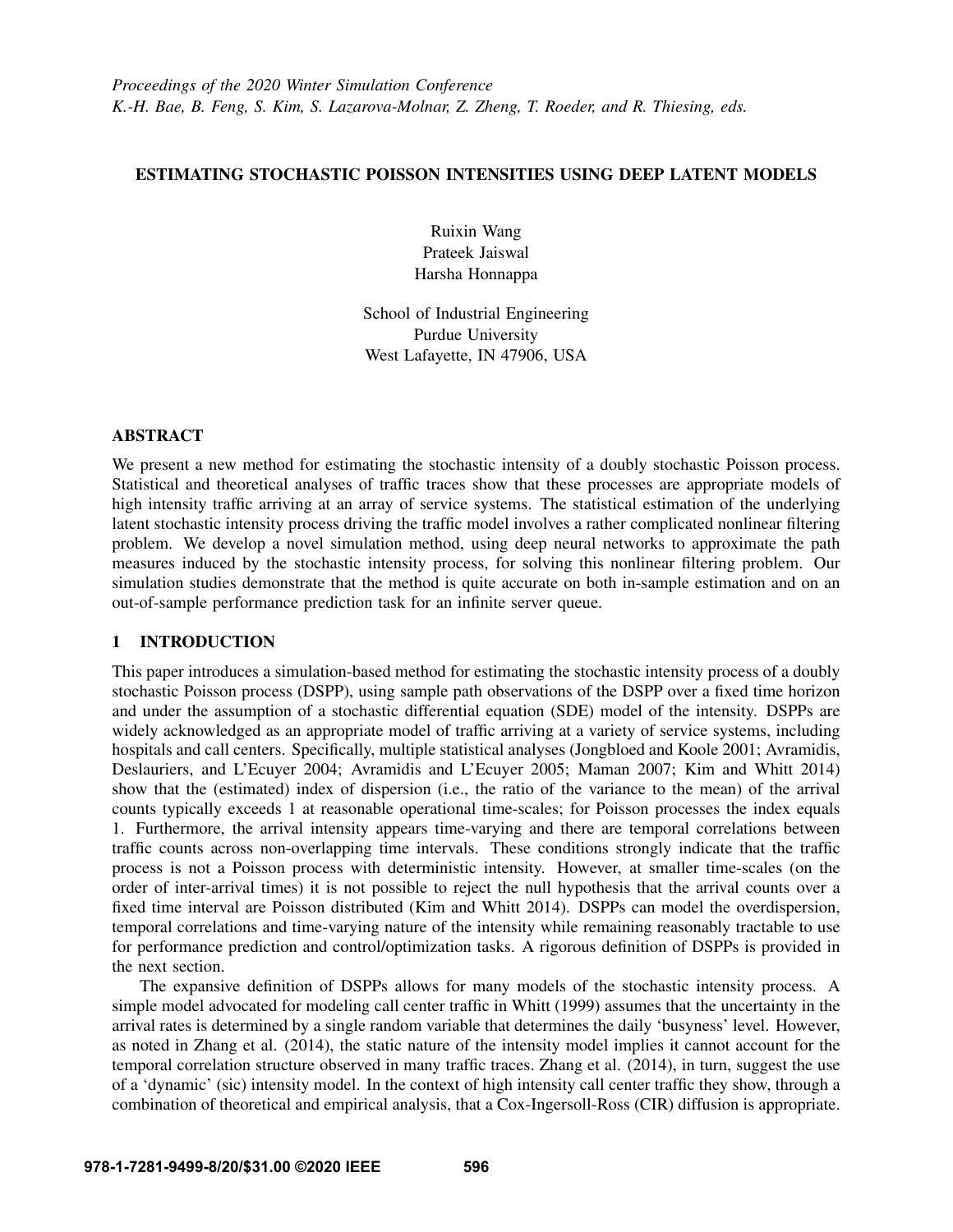Recall that the CIR process is defined as the solution to the SDE

<span id="page-1-0"></span>
$$
dZ(t) = (\beta - Z(t))dt + \eta \beta^{\alpha} \sqrt{Z(t)}dW(t), \ \forall t \ge 0
$$
\n(1)

where  $(W(t): t > 0)$  is a standard Brownian motion process,  $(\alpha, \beta, \eta)$  are positive constants that constitute the parameters of the model. Specifically, [Zhang et al. \(2014\)](#page-11-6) present empirical evidence that the empirical distribution of the standardized arrival counts roughly follows a standard normal distribution, in time intervals where the mean arrival counts are 'large' . This empirical observation is supported by a rigorous central limit theorem (CLT) that holds for all  $\alpha \in (0, \frac{1}{2})$  $\frac{1}{2}$ ). Following [Zhang et al. \(2014\),](#page-11-6) we assume that the stochastic intensity process is well-modeled by an SDE (though not necessarily [\(1\)](#page-1-0)).

In practice, the stochastic intensity is *latent* (i.e., unobserved) and must be estimated from traffic traces. As noted in [Cheng \(2017\),](#page-11-7) this estimation problem is challenging. In fact, it entails the solution of a nonlinear filtering problem where the underlying stochastic intensity process can be viewed as the 'signal,' and the arrival process is a noisy 'observation' of the intensity. The solution of the nonlinear filtering problem depends crucially on the computation of the *pathwise Kallianpur-Striebel formula* (see [Van Handel](#page-11-8) [\(2007\),](#page-11-8) Ch. 1)), which is remarkably complicated. More crucially, the computation of the filter assumes complete knowledge of the latent intensity model. In our setting, while a *structure* of the model might be assumed, model parameters are unknown and must be estimated themselves.

We present a computational method that simultaneously estimates the intensity model and solves the nonlinear filtering problem. We model the unknown drift and diffusion functions of this SDE using deep neural networks (DNNs), which are trained by maximizing a tight lower bound on the marginal log-likelihood of the traffic process. This is an instance of a so-called *deep latent model* (DLM); examples of such models includes variational autoencoders (VAEs) and generative adversarial networks (GANs) used to synthesize video and image samples (so-called 'deep fakes') in the artificial intelligence (AI) literature [\(Goodfellow](#page-11-9) [et al. 2016,](#page-11-9) Ch. 20). To the best of our knowledge, this method has not been developed in the context of continuously observed stochastic processes where DNN training can be rather complicated. Recent work in [\(Tzen and Raginsky 2019a;](#page-11-10) [Tzen and Raginsky 2019b\)](#page-11-11) considers a more restrictive class of problems where the latent signal process is a diffusion over the interval  $[0, 1]$  and the objective is to estimate the terminal marginal distribution using observations of a random variable dependent on the terminal marginal (latent) random variable.

In the subsequent sections we first present an overview of DSPPs in Section 2, followed by an extensive description of the statistical estimation problem and variational autoencoders in Section 3 and 4. We present our method in Section 5, where we derive the lower bound referenced above and the DNN training procedure we have developed, based on the theory of stochastic flows by [Kunita \(1984\).](#page-11-12) Finally, in Section 6 we present simulation results that demonstrate the efficacy of our method. Specifically, we present results on a) in-sample estimation of the stochastic intensity process itself, and on b) out-of-sample 'run-through' experiments for predicting performance metrics in an infinite server queue. Section 7 concludes with a summary and some commentary on future work.

## 2 DOUBLY STOCHASTIC POISSON PROCESSES

Let  $(X(t): t \ge 0)$  be a non-decreasing  $\mathbb{Z}_+$ -valued point process,  $(X|Z)$  represent the process conditioned on the stochastic process  $(Z(t): t \ge 0)$ , and Poi( $\Lambda$ ) represent a Poisson process with integrated intensity function  $(\Lambda(t): t \geq 0)$ . Formally, a DSPP is defined as:

**Definition 1** Let  $(Z(t) : t \ge 0)$  be a non-negative stochastic process such that with probability one  $t \mapsto Z(t)$ is locally integrable. Then,  $(X(t): t \ge 0)$  is a DSPP driven by  $(Z(t): t \ge 0)$  if  $(X|Z) \sim \text{Poi}(\mathbf{Z})$ , where **Z** is the integrated process defined as  $\mathbf{Z}(s,t) := \int_s^t Z(r) dr$  for any  $s < t$ .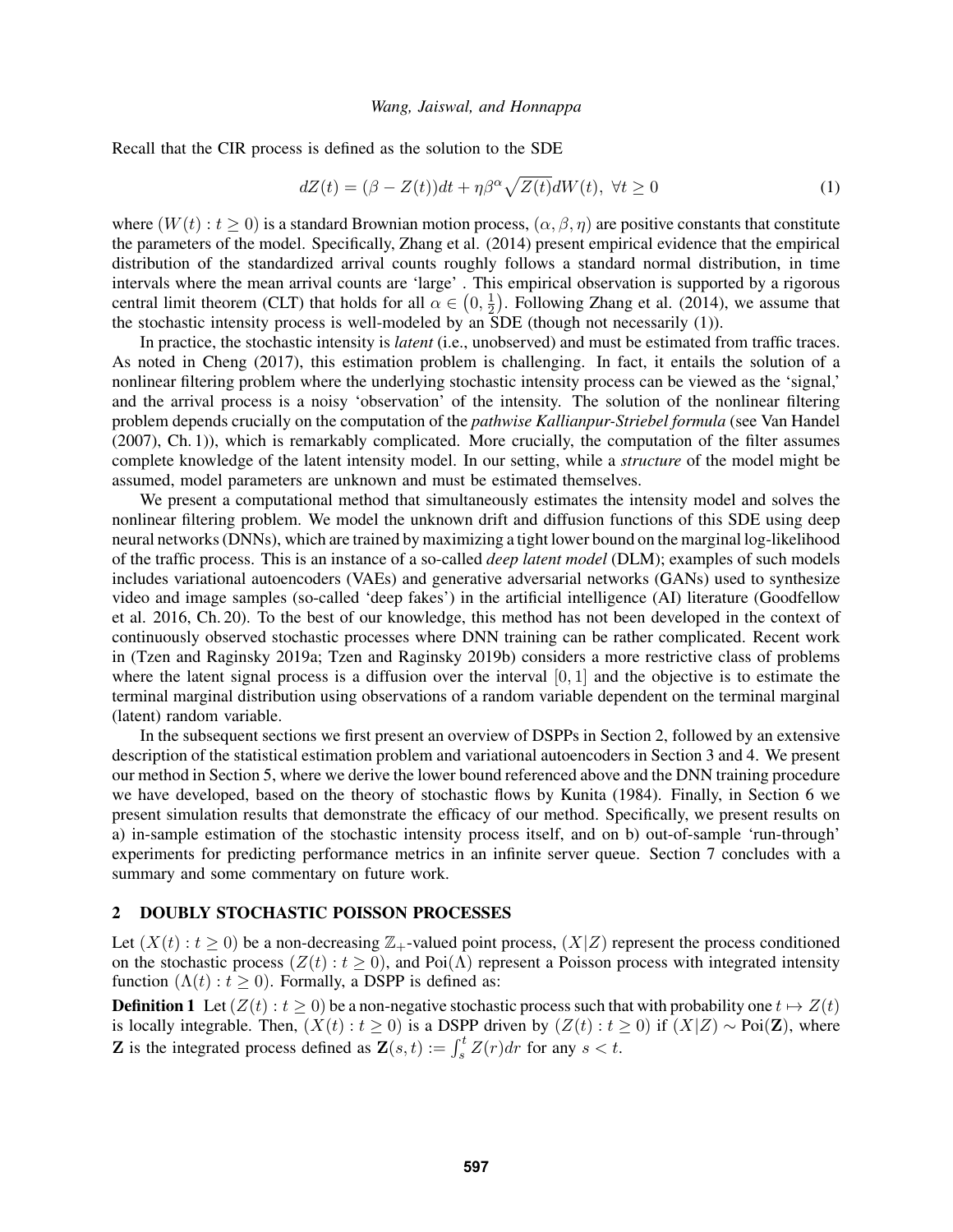That is, for any set of points  $\{t_0, t_1, \ldots, t_d\} \subset (0, \infty)$ , where  $0 < t_0 \le t_1 \le \cdots \le t_d < \infty$ , the finite dimensional distributions of  $(X|Z)$  satisfy

$$
\mathbb{P}(X(t_0) = k_0, X(t_1) = k_1, ..., X(t_d) = k_d | Z_{0:t_d}\})
$$
\n
$$
= \frac{\exp(-\mathbf{Z}(0, t_0))(\mathbf{Z}(0, t_0)^{k_0} \prod_{i=0}^{d-1} \exp(-\mathbf{Z}(t_i, t_{i+1}))(\mathbf{Z}(t_i, t_{i+1}))^{k_{i+1} - k_i}}{(k_{i+1} - k_i)!},
$$
\n(2)

where  $Z_{0:t} \equiv (Z(s): 0 \le s \le t)$ . Formally, the path measure induced by  $(X(t): t \ge 0)$  is defined as  $\int Poi(\mathbf{Z})dP(Z)$ , where  $P(\cdot)$  is the path measure induced by the stochastic process  $(Z(t): t \ge 0)$ ), so that the finite dimensional distribution of  $X(t)$  (at any fixed  $t \ge 0$ ) satisfies

$$
\mathbb{P}\left(X(t_0)=k_0,\ldots,X(t_d)=k_d\right)=\int \mathbb{P}(X(t_0)=k_0,X(t_1)=k_1,\ldots,X(t_d)=k_d|Z_{0:t_d}\})dP(Z_{0:t_d}).
$$
\n(3)

Note that we are deliberately being less than rigorous in our description of this path measure so as to avoid a heavier notational burden that distracts from the primary message of this paper.

## 3 THE STATISTICAL ESTIMATION PROBLEM

In the setting of a stochastic differential equation (SDE) model of the intensity, the estimation problem amounts to estimating the drift and diffusion coefficients. Suppose the drift and diffusion coefficients are parameterized by  $\theta$ . To understand the complexity of the problem, consider the following formal argument for deriving the maximum (log-)likelihood estimator (MLE) of the marginal distribution of  $X(t)$ ,

<span id="page-2-0"></span>
$$
\log \mathbb{P}\left(X(t) = k\right) = \log \int \mathbb{P}(X(t) = k|Z_{0:t})dP_{\theta}(Z_{0:t}),\tag{4}
$$

where  $P_{\theta}$  is the path measure corresponding to the parameters  $\theta$ . Observe that computing the MLE requires differentiating with respect to  $\theta$  under this path measure. There are potentially two ways of doing this. First, suppose we are able to compute the distribution of  $\mathbf{Z}(0,t)$  as a function of the parameters  $\theta$ . Then, the gradient of the log-likelihood can be computed using the score function. However, while the distribution of Z could be computed with some effort for some instances (such as the CIR model [\(1\)](#page-1-0)), this is unlikely to be true for arbitrary stochastic processes. On the other hand, suppose the path measure  $P_{\theta}$  has a Radon-Nikodym density with respect to a reference path measure  $\pi_0$ ; that is, there exists a real-valued potential function  $\Phi(Z_{0:T};\theta)$  such that  $dP_{\theta}/d\pi_0(Z_{0:T}) \propto \exp(\Phi(Z_{0:T};\theta))$ , then the gradient can be computed by differentiating the potential function. In general, however, we are confronted by the question of the choice of an appropriate reference measure. Note that measures in infinite dimensional spaces have a strong tendency towards either singularity or equivalence, complicating this choice; for instance, standard Brownian motion is not a feasible reference measure for the CIR process. While this issue can be resolved in specific cases, we would like a method that works for arbitrary choices of the stochastic intensity process.

While the reference measure might not be known, we can introduce another measure into [\(4\)](#page-2-0) that also has a density with respect to the reference measure, making it equivalent to  $P_{\theta}$ . Observe that the conditional measure  $P(Z_{0:t}|X(t) = k)$  is the "optimal" choice in the sense that we have

$$
\log \mathbb{P}(X(t) = k) = \log \int \mathbb{P}(X(t) = k | Z_{0:t}) \frac{dP_{\theta}(Z_{0:t})}{dP(Z_{0:t} | X(t) = k)} dP(Z_{0:t} | X(t) = k)
$$
(5)

<span id="page-2-1"></span>
$$
= \int \log \left( \mathbb{P}(X(t) = k | Z_{0:t}) \frac{dP_{\theta}(Z_{0:t})}{dP(Z_{0:t} | X(t) = k)} \right) dP(Z_{0:t} | X(t) = k), \tag{6}
$$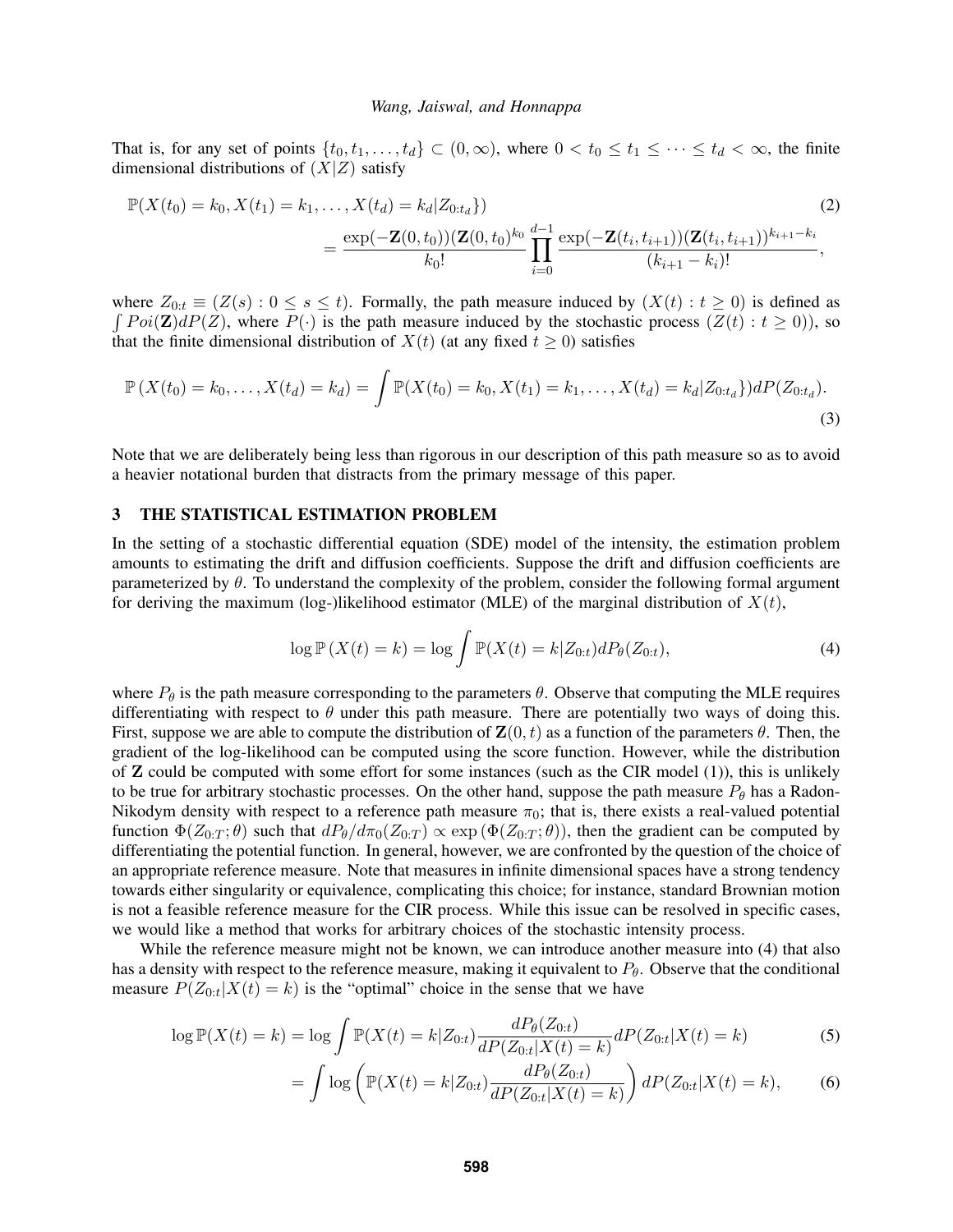where the second equality follows from the fact that the term inside the log is precisely  $\mathbb{P}(X(t) = k)$ (and therefore a constant with respect to the conditional measure). This formal calculation shows that computing the MLE of the count process amounts to solving a complex nonlinear filtering problem to compute the conditional measure, where the unobserved stochastic intensity function should be viewed as a 'signal' and the (conditionally) Poisson counts are noisy 'observations' of the signal. More precisely, the Doob-Meyer decomposition of the DSPP  $(X(t): t \ge 0)$  implies  $X(t) = \int_0^t \overline{Z}(s)ds + \eta(t)$ , where  $(Z(t): t \ge 0)$  is the stochastic intensity process and  $(\eta(t): t \ge 0)$  is a martingale (see [\(Segall and Kailath](#page-11-13) [1975\)](#page-11-13) as well). However, solving this filtering problem is remarkably hard. Observe that the density  $dP(\cdot|X(t) = k)/dP_{\theta}(\cdot)$  is the pathwise Kallianpur-Striebel formula [\(Van Handel 2007,](#page-11-8) Ch. 1). Solving this nonlinear filtering problem, however, is no easier than the 'direct differentiation' methods for computing the MLE noted in the previous paragraph.

Revisiting the computation in [\(5\)](#page-2-1), suppose we now introduce an arbitrary (but equivalent) measure  $P_{\phi,k}$  (parameterized by  $\phi$  and k). Then, Jensen's inequality implies that

<span id="page-3-1"></span>
$$
\log \mathbb{P}(X(t) = k) \ge \int \log \left( \mathbb{P}(X(t) = k | Z_{0:t}) \frac{dP_{\theta}(Z_{0:t})}{dP_{\phi,k}(Z_{0:t})} \right) dP_{\phi,k}(Z_{0:t}). \tag{7}
$$

While this is a lower bound, observe that the inequality can be tightened by maximizing it over both θ and φ. The objective, however, is highly non-concave in these parameters and consequently we can only guarantee the computation of a local optimum. Furthermore, the choice of parameterization will, in general, imply that the class of measures being optimized over may not include the 'true' measures, resulting in an approximation to the filtering distribution. Therefore, this procedure of optimizing over path measures is an example of *approximate inference*, used extensively in the machine learning literature for approximately solving high dimensional and large sample statistical inference problems, particularly with Bayesian models. In the next section, we briefly review approximate inference in a general setting.

### <span id="page-3-2"></span>4 APPROXIMATE INFERENCE

Consider an ensemble of n observations  $Y_n := \{Y_1, Y_2, \ldots, Y_n\}$ , where each  $Y_i \in \mathcal{A}$ , an arbitrary topological space, and represents the available dataset. Each  $Y_i$  induces a distribution  $P_i$  that lies in some space of measures  $P$ . The inference problem is to estimate a distribution over the sequence of unknown data generating distributions  $\{P_1, P_2, \ldots, P_n\}$  given the observations  $Y_n$ . In the Bayesian inference setting, we assume the existence of a sequence of 'prior' distributions  $\{\Pi_1, \Pi_2, \dots, \Pi_n\} \in \mathcal{P} \times \cdots \times \mathcal{P} =: \bigotimes_n \mathcal{P}$ . Subsequently,  $Y_i \in Y_n$  is assumed to follow a *generative model* defined in the following hierarchical manner: (i) Generate  $P_i \sim \Pi_i$   $i \in \{1, 2, \ldots n\}$ ; then (ii) sample  $Y_i \sim P_i$ . Now, using Bayes rule, observe that for any subset  $B \subseteq \bigotimes_n \mathcal{P}$  the 'posterior' distribution satisfies

<span id="page-3-0"></span>
$$
\Pi_n(B|\mathbf{Y}_n) = \frac{\int_B \prod_{i=1}^n d\Pi_i(P_i) P_i(Y_i)}{\int \prod_{i=1}^n d\Pi_i(P_i) P_i(Y_i)}.
$$
\n(8)

Observe that we have assumed  $Y_n$  forms an independent ensemble; we will continue with this assumption in the remainder of the paper. In most of the high (or possibly infinite) dimensional settings computing this posterior distribution is intractable and consequently the problem of computing and performing statistical inference with the posterior is challenging. To address the intractability of the posterior, various sampling and optimization based methods have been proposed. We now describe a variational approach to do approximate inference that belongs to the latter category. In this framework, we first fix a class of measures  $\mathcal{Q}_n \subseteq \bigotimes_n \mathcal{P}$  and then compute an approximation to the posterior [\(8\)](#page-3-0) in the family  $\mathcal{Q}_n$  by optimizing a lower bound to the 'model evidence'  $\mathbb{P}(\mathbf{Y}_n) := \int \prod_{i=1}^n d\Pi_i(P_i) P_i(Y_i)$ . Observe that for any sequence of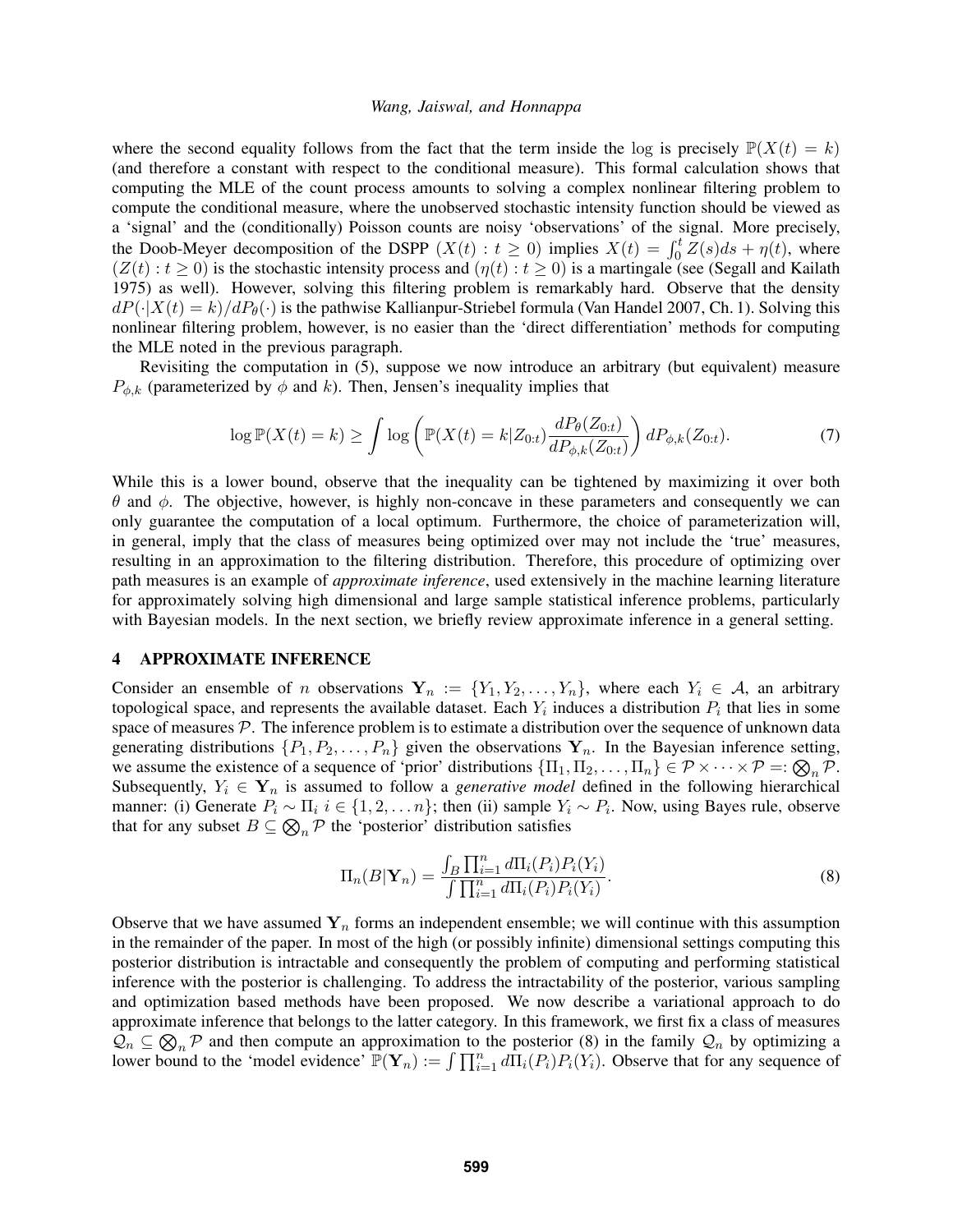measures  $\{Q_i\}_{1 \leq i \leq n} \in \mathcal{Q}_n$ , Jensen's inequality implies that

<span id="page-4-0"></span>
$$
\log \mathbb{P}(\mathbf{Y}_n) \ge \int \prod_{i=1}^n dQ_i(P_i) \log \prod_{i=1}^n P_i(Y_i) - \int \prod_{i=1}^n dQ_i(P_i) \log \frac{\prod_{i=1}^n dQ_i(P_i)}{\prod_{i=1}^n d\Pi_i(P_i)}
$$
  
= 
$$
\sum_{i=1}^n \left[ \mathbb{E}_{Q_i} \left[ \log P_i(Y_i) \right] - \frac{dQ_i}{d\Pi_i(P_i)} \right];
$$
 (9)

in the machine learning literature the right hand side (RHS) in [\(9\)](#page-4-0) is popularly known as *evidence lower bound* (ELBO). Observe that [\(7\)](#page-3-1) precisely corresponds to a single random variable in the sum on the RHS of [\(9\)](#page-4-0), where the measure  $Q_i$  corresponds to  $P_{\Theta,k}$  and  $\Pi_i$  corresponds to the measure  $P_{\Gamma}$ . In the variational framework, for a given sequence of prior distributions  $\{\Pi_1, \Pi_2, \dots, \Pi_n\}$  the ELBO is maximized over the distribution in  $Q_n$  using stochastic gradient descent methods to find the best  $\{Q_i\}_{1\leq i\leq n}$  in  $Q_n$ . In particular, observe that the ELBO can be rewritten as

$$
\text{ELBO} = -\text{KL}\left(\prod_{i=1}^n dQ_i(P_i) \middle\| d\Pi_n(P_1, P_2 \dots P_n | \mathbf{Y}_n)\right) + \log \mathbb{P}(\mathbf{Y}_n),
$$

where KL represents the Kullback-Leibler divergence. Therefore, the optimizer of ELBO is an approximation to the posterior distribution as defined in [\(8\)](#page-3-0).

Deep latent models (DLMs) [\(Goodfellow et al. 2016,](#page-11-9) Ch. 19, 20) specialize this general presentation to the setting where the probability measures are parameterized by deep neural networks (DNNs). Variational autoencoders (VAEs) [\(Kingma and Welling 2019\)](#page-11-14) are an example of DLMs in the multivariate setting where the sequence of prior distributions are known only up to the parameters of an appropriately chosen DNN modeling these parameters. In the VAE literature this sequence of prior distributions are also known as *decoders*. The approximating measures  $\mathcal{Q}_n$ , entitled *encoders* in the VAE literature, are also parameterized using DNNs. Given the ensemble  $Y_n$ , the DNN parameters of both the encoder and decoder are estimated using stochastic gradient descent (SGD). Our current setting, of course, is far more complicated than the VAE setting since the DNNs model the drift and diffusion coefficients of SDEs leading to a complicated training procedure, as we will see.

#### 5 DLMs FOR DSPPs

We assume access to n independent and identically distributed  $(i.i.d.)$  observations of a stochastic process  $\{X(t), t \leq T\}$ . In many service systems, such as hospitals and call centers, traffic counts are collected at fixed, regular intervals; for instance, in many large call centers, this is typically at intervals of length 30 seconds to 1 minute. As noted before, it has been observed [\(Zhang et al. 2014\)](#page-11-6) that a DSPP with CIR-type ergodic diffusion process driving the intensity is an appropriate model of the traffic counts at operational time-scales (typically of the order of 10 minutes). The time interval  $[0, T]$  in our model represents this operational time-scale.

For clarity of exposition, we will describe our method under two specific conditions: (i) the traffic counts are observed at the time epochs  $T/2$  and  $T$ ; and (ii) a single sample  $n = 1$ . These can be extended to more observation instants and samples at the expense of a more burdensome notation, but our method will not change. We model the unknown stochastic intensity process by the SDE

<span id="page-4-1"></span>
$$
dZ(t) = b(Z(t), t; \theta)dt + \eta \sqrt{Z(t)}dW(t), \quad t \le T
$$
\n(10)

where  $\{W(t), t \geq 0\}$  is the standard Brownian motion,  $b(\cdot, t; \theta) : C_b[0, T] \times [0, T] \rightarrow \mathbb{R}$  is the drift and  $\eta\sqrt{(\cdot)}$  with  $\eta > 0$  is the diffusion coefficient.  $C_b[0,T]$  denotes the space of all continuous and bounded function on the interval  $[0, T]$ . Here, the unknown drift function is modeled using a DNN parameterized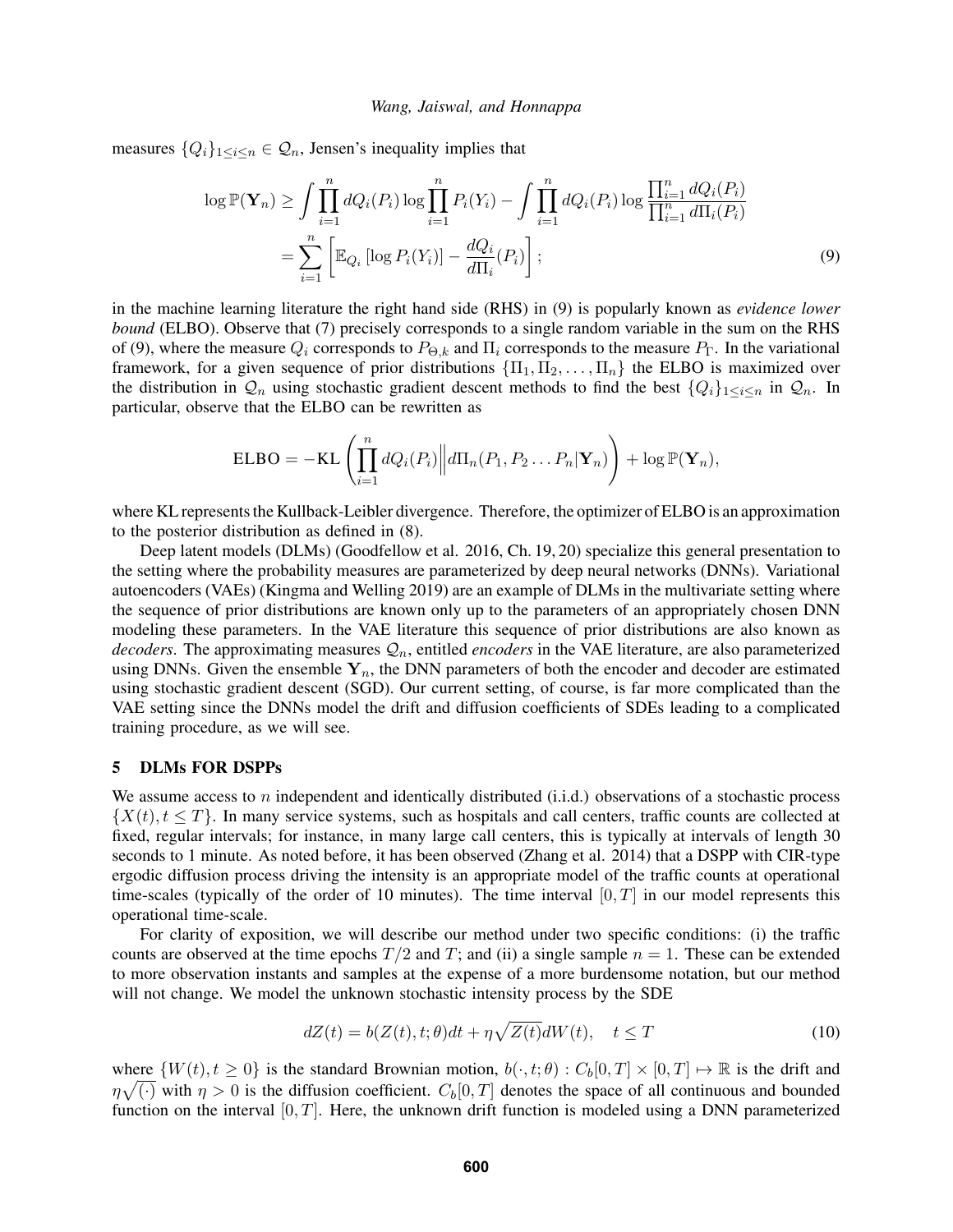<span id="page-5-0"></span>

Figure 1: An illustration of the deep latent modeling framework.

by  $\theta$ , and to avoid getting bogged down in technical detail, we assume the existence of a strong solution to [\(10\)](#page-4-1). For technical reasons we will, for now, assume that the diffusion coefficient is known. We denote the measure induced by the solution of this SDE as  $P_{\theta}(\cdot)$ ; this corresponds to the 'prior' measure in the previous section. The independent increments property implies that the joint distribution of the arrival count random vector  $Y_1 := (X \left( \frac{T_1}{2} \right)$  $(\frac{T}{2})$ ,  $X(T)$ ), conditional on the intensity process  $Z_{0:T}$ , can be expressed as:

$$
\mathbb{P}(Y_1 = (k_1, k_2) | Z_{0:T}) = \frac{e^{-\int_0^T Z(t)dt} \left(\int_0^T Z(t)dt\right)^{k_1}}{k_1!} e^{-\int_T^T Z(t)dt} \left(\int_T^T Z(t)dt\right)^{k_2 - k_1}}{(k_2 - k_1)!}.
$$
(11)

#### <span id="page-5-3"></span>5.1 A DLM for the Stochastic Intensity Process

By definition, the variational family  $Q$  must consist of measures that are absolutely continuous with respect to the 'prior' measure  $P_{\theta}$ . In our current setting, Q is the class of equivalent measures induced by the solutions of SDEs that have the same diffusion coefficient as [\(10\)](#page-4-1). To be precise, consider the SDE

$$
dZ(t) = \bar{b}_k(Z(t), t : \phi)dt + \eta \sqrt{Z(t)}dW(t), \text{ for } t \le T,
$$
\n(12)

where for each  $k \in \{0, 1, ...\}$  the drift function  $\overline{b}_k(\cdot, \cdot; \phi)$  is modeled using a DNN with parameter  $\phi$ . We denote the measure induced by the solution of this SDE as  $Q_{\phi}$ . Figure [1](#page-5-0) illustrates the use of deep latent models in defining measures  $P_\theta$  and  $Q_\phi$  and consequently ELBO. Next, we derive the ELBO for the observation random vector  $Y_1$ . The proof, omitted for space reasons, follows from Girsanov's theorem.

**Theorem 1** Define  $u_k(Z(t), t; \theta, \phi) := (\eta \sqrt{Z(t)})^{-1} \overline{b}_k(Z(t), t; \phi) - b(Z(t), t; \theta)$  and suppose that  $u_k$ satisfies a *strong* Novikov's condition,  $\mathbb{E}\left[\exp\left(\frac{1}{2}\right)\right]$  $\frac{1}{2} \int_0^T |u_k(Z(t),t;\theta,\phi)|^2 dt\Big) \Big] < +\infty \; \forall \theta,\phi. \ \ \text{Then,}$ 

<span id="page-5-2"></span><span id="page-5-1"></span>
$$
\hat{W}_t := \int_0^t u_k(Z(s), s; \theta, \phi) ds + W(t)
$$
\n(13)

is a Brownian motion w.r.t.  $Q_{\phi}$  ,  $dZ(t) = b(Z(t), t; \theta)dt + \eta$  $\sqrt{Z}(t) d\hat{W}_t$ , and

$$
\log \mathbb{P}(Y_1 = (k_1, k_2)) \ge \mathbb{E}_{Q_{\phi}} \left[ \log \mathbb{P}(Y_1 = (k_1, k_2) | Z_{0:T}) - \frac{1}{2} \int_0^T u_k^2(Z(s), s; \theta, \phi) ds \right] := \text{ELBO.} \quad (14)
$$

Notice that we must assume that Novikov's condition holds for all possible parameterizations of the functions  $b$  and  $b$ . This is a strong condition that is satisfied for the class of DNNs that we work with in this paper, since the output of the DNN is bounded by definition. However, more analysis is required on sufficient conditions for DNNs to satisfy Novikov's condition.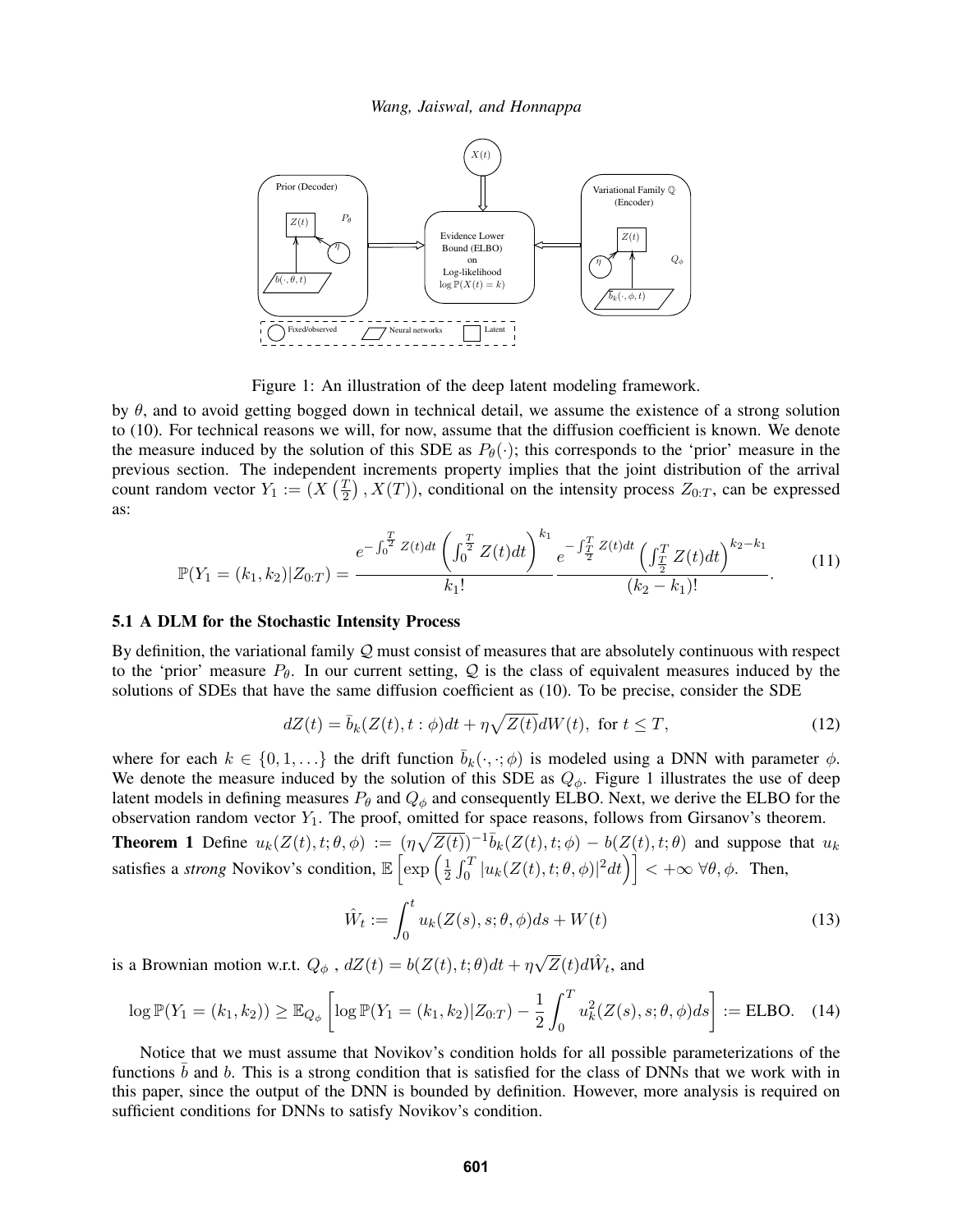### 5.2 TRAINING THE DLM

Our objective is to train the neural networks  $b(Z(t), t; \theta)$  and  $u_k(Z(t), t; \theta, \phi)$  by maximizing the ELBO. We fix  $u_k(Z(t), t; \theta, \phi)$  to be a deterministic neural network defined as  $\tilde{u}(k, t; \beta)$  with parameters  $\beta$ . Combined with [\(13\)](#page-5-1), this additional restriction imposed on  $u_k(Z(t), t; \theta, \phi)$  ensures that the process  $\hat{W}_t$ has independent increments. In the variational inference literature [\(Blei et al. 2017\)](#page-11-15), this assumption is also known as the mean-field approximation, that is each partition of the unknown latent variable is independent of the other. A similar assumption on the latent process was used in [\(Tzen and Raginsky](#page-11-10) [2019a\)](#page-11-10), where the authors call it a path-space analog of the mean-field approximation. Now substituting  $u_k(Z(t), t; \theta, \phi) = \tilde{u}(k, t; \beta)$  in [\(13\)](#page-5-1) and from the observation  $dZ(t) = b(Z(t), t; \theta)dt + \eta \sqrt{Z}(t)d\hat{W}_t$ , it follows that we can simulate the SDE using  $W(t)$  instead of  $\hat{W}(t)$ ; that is,

<span id="page-6-0"></span>
$$
dZ(t) = b(Z(t), t; \theta)dt + \sqrt{Z(t)}\tilde{u}(k, t; \beta)dt + \sqrt{Z(t)}dW(t) \text{ and } Z(0) = 0.
$$
 (15)

We denote the measure induced by the above SDE as  $Q_{\beta,\theta}$ . For simplicity we fix  $\eta = 1$ .

We use stochastic gradient descent (SGD) to maximize the objective in [\(14\)](#page-5-2) to learn the unknown neural network parameters  $θ$  and  $β$ . In order to use SGD, we first need to generate sample paths of the latent process  $Z(t)$  [\(15\)](#page-6-0), which we do using the Euler-Maruyama discretization method. We partition the time interval  $[0, T]$  in N equal sub-intervals, denoted as  $\{t_0, t_1, ... t_N\}$ , with  $t_0 = 0$  and  $t_N = T$ , set  $Z(t_0) = Z(0)$ , and simulate  $\{Z(t_m)\}_{0 \le m \le N}$  using the recursive equation

$$
Z(t_{m+1}) = Z(t_m) + b(Z(t_m), t_m, \theta)(t_{m+1} - t_m) + \sqrt{Z(t_m)}\tilde{u}(k, t_m; \beta)(t_{m+1} - t_m) + \sqrt{Z(t_m)}\Delta W_m
$$

where  ${\{\Delta}W_m := W(t_{m+1}) - W(t_m)\}_{0 \le m < N}$  are N i.i.d.standard Gaussians.

In order to use SGD we also need to compute the gradient of the objective function [\(9\)](#page-4-0) with respect to the parameters  $\theta$  and  $\beta$ . Notice that the expectation in ELBO is with respect to the measure induced by SDE in [\(15\)](#page-6-0) denoted as  $Q_{\beta,\theta}$ . Observe that the only source of randomness in generating  $Z(t)$  is from the Brownian motion  $W(t)$ , which does not depend on either  $\beta$  or  $\theta$ . Therefore we interchange the differential operator with respect to the parameters and the expectation in [\(14\)](#page-5-2). To make the dependence of  $Z(t)$  on  $\beta$  and  $\theta$ explicit, we write  $Z(t)$  as  $Z^{\beta,\theta}(t)$ . In particular for given values of parameters  $\theta$  and  $\beta_{-j}$  (all components of parameter  $\beta$  except  $\beta^j$ ) observe that  $\frac{\partial}{\partial \beta^j} \mathbb{E} \left[ \log \mathbb{P}(Y_1 = (k_1, k_2) | Z_{0:T}^{\beta, \theta} \right]$  $\binom{\beta,\theta}{0:T} - \frac{1}{2}$  $\frac{1}{2} \int_0^T \tilde{u}^2(k,s;\beta) ds \Big] =$ 

$$
\mathbb{E}\left[\frac{\partial}{\partial\beta^{j}}\log\left(\frac{e^{-\int_{0}^{T}Z^{\beta,\theta}(t)dt}\left(\int_{0}^{\frac{T}{2}}Z^{\beta,\theta}(t)dt\right)^{k_{1}}e^{-\int_{\frac{T}{2}}^{T}Z^{\beta,\theta}(t)dt}\left(\int_{\frac{T}{2}}^{T}Z^{\beta,\theta}(t)dt\right)^{k_{2}-k_{1}}}{k_{1}!}\right) - \frac{\partial}{\partial\beta^{j}}\int_{0}^{T}\tilde{u}^{2}(k,s;\beta)ds\right],
$$
\n(16)

where we use the likelihood expression from [\(11\)](#page-5-3). Also note that, to avoid any confusion, we have omitted subscript  $Q_{\beta,\theta}$  from  $\mathbb{E}[\cdot]$  above. Now applying straightforward product differentiation rule and subsequently interchanging the integral and  $\frac{\partial}{\partial \beta}$ , would result into an expression requiring us to compute the derivative of the process  $Z^{\beta,\theta}(t)$  with respect to  $\beta^j$ . To compute the derivative process, it follows from [Kunita \(1984\),](#page-11-12) Theorem 3.1) that under certain regularity condition on the drift and diffusion coefficient of the process  $Z^{\beta,\theta}(t)$  [\(15\)](#page-6-0) the derivative process  $\frac{\partial}{\partial \beta^j} Z^{\beta,\theta}(t)$  is the solution of the following SDE

$$
\frac{\partial Z^{\beta,\theta}(t)}{\partial \beta^{j}} = \int_{0}^{t} \left( \frac{\partial b(Z^{\beta,\theta}(s), s; \theta)}{\partial Z^{\beta,\theta}(s)} \frac{\partial Z^{\beta,\theta}(s)}{\partial \beta^{j}} + \frac{\tilde{u}(k, s; \beta)}{2\sqrt{Z^{\beta,\theta}(s)}} \frac{\partial Z^{\beta,\theta}(s)}{\partial \theta^{j}} + \sqrt{Z^{\beta,\theta}(s)} \frac{\partial u_{s}}{\partial \beta^{j}} \right) ds + \int_{0}^{t} \left( \frac{1}{2\sqrt{Z^{\beta,\theta}(s)}} \frac{\partial Z^{\beta,\theta}(s)}{\partial \beta^{j}} \right) dW_{s} \text{ and } \frac{\partial Z^{\beta,\theta}(0)}{\partial \beta^{j}} = 0.
$$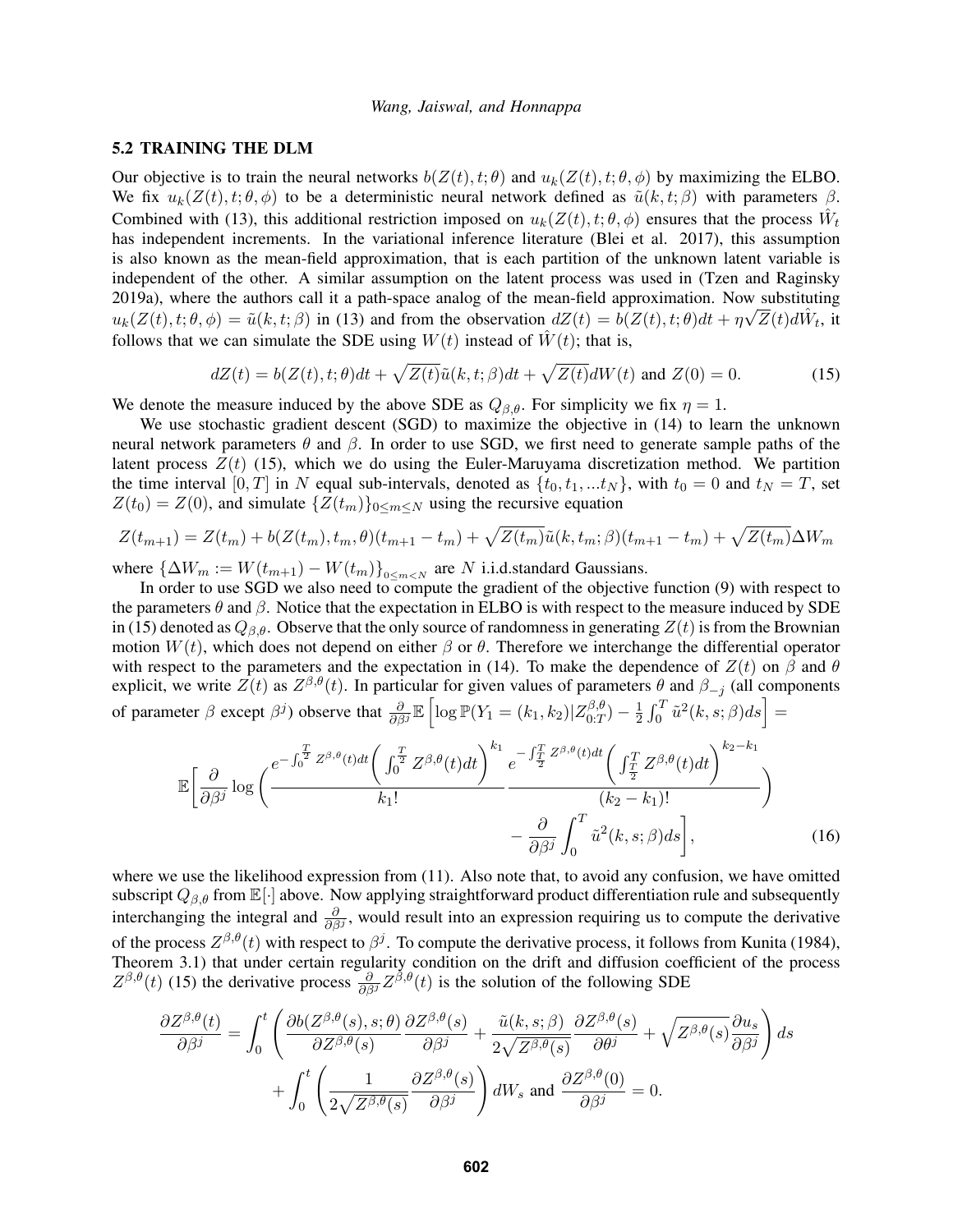We simulate the derivative process above using the Euler-Maruyama method in a similar manner as we did for  $Z^{\beta,\theta}(t)$ . Lastly, we use a similar procedure to generate the derivative of the latent process  $Z^{\beta,\theta}(t)$ with respect to a component of  $\theta$  for given values of the other parameters. We omit this for space reasons.

## 6 NUMERICAL EXPERIMENTS

We conducted a number of simple experiments to demonstrate both the in- and out-of-sample performance of the DLM. We start by describing the setting for the experiments. The code is written in Matlab with the Deep Learning Toolbox. The computation and space complexity of this method can be found in [Tzen](#page-11-10) [and Raginsky \(2019a\).](#page-11-10) In our specific case, the time complexity for each iteration of the gradient update is  $\mathcal{O}(N((k+n)T(b) + T(\tilde{u})))$ , where k and n are number of parameters in  $\beta$  and  $\theta$ , respectively,  $T(f)$ is the time complexity for computing  $f$ , and  $N$  is the number of time steps in the time discretization.

### 6.1 Setting

Observe that training the neural network by maximizing the ELBO entails solving a stochastic optimization problem in [\(9\)](#page-4-0). We use a sample average approximation  $(SAA)$  of (9) for which we simulate m independent sample paths of  $(Z(t): t \in [0, T])$ :

$$
\frac{1}{mn} \sum_{i=1}^{n} \sum_{j=1}^{m} \left[ \log \left( P(X^i(T/2) = k_1^i, X^i(T) = k_2^i | Z_{0:T}^j) - \frac{1}{2} \int_0^T \tilde{u}^2(k, s; \beta) ds \right]. \tag{17}
$$

We integrate the SDEs using Euler-Maruyama discretization noted in the previous section. The architecture of the neural networks is

- $b(Z(t), t; \theta) : R^2 \to R$  is a feedforward neural network with 20 fully connected layers of size 10. The activation function is chosen as  $tanh$ . The inputs are time epoch and the current intensity.
- $\tilde{u}(k, t; \beta) : R^2 \to R$  is also a feedforward neural network with 20 fully connected layers of size 10. The activation function is chosen as  $tanh$ . The inputs are time epoch and the state at time  $T$ .

Notice that unlike [Li et al. \(2020\),](#page-11-16) we do not require any specific architecture on the Neural network. One can always tune the hyperparameters to find as good or even better architecture.

We assume that the true latent intensity process is a standard CIR process:

<span id="page-7-0"></span>
$$
dZ(t) = 0.3(80 - Z(t))dt + \eta \sqrt{Z(t)}dW(t),
$$
\n(18)

where  $Z(0) = 5$  and  $\eta \in [0, 1]$  is the 'noise magnitude' of the model. Observe that if  $\eta = 0$ , the intensity process is the solution of an ordinary differential equation, and the arrival process is a NHPP. We set the simulation horizon to be  $T = 4$ , and uniformly partition the interval [0, T] into the grid  $\mathcal{P} = \{t_1, t_2, ..., t_M\}$ with  $t_{k+1} - t_k = 1/15$ ,  $t_1 = 0$  and  $t_M = 4$ . The training data consists of  $n = 200$  sample paths of the DSPP generated using the theoretical model [\(18\)](#page-7-0). This data is further divided into 'mini-batches' of size 10 and then fed into the Adam solver [\(Kingma and Ba 2014\)](#page-11-17). We run the code for 35 epochs (350 gradient updates in total). The learning rate for  $b(Z(t), t; \theta)$  and  $\tilde{u}(k, t; \beta) : R^2 \to R$  are both set to be 0.01.

We compare our method against the piece-wise linear maximum likelihood estimate (MLE) of the intensity assuming the traffic model is an NHPP, developed in [Zheng and Glynn \(2017\).](#page-11-18) This estimator is quite robust when the objective is to predict a mean performance metric. While it can be very inaccurate in predicting higher moments, betraying the fact that the MLE is computed assuming no correlation structure in the count process, we believe the relative simplicity and the fact that the computation of mean performance metrics are frequently the focus of performance analysis make it a useful reference. As noted before, our experiment will use arrival counts at time  $T/2$  and T, and therefore it suffices to consider a two piece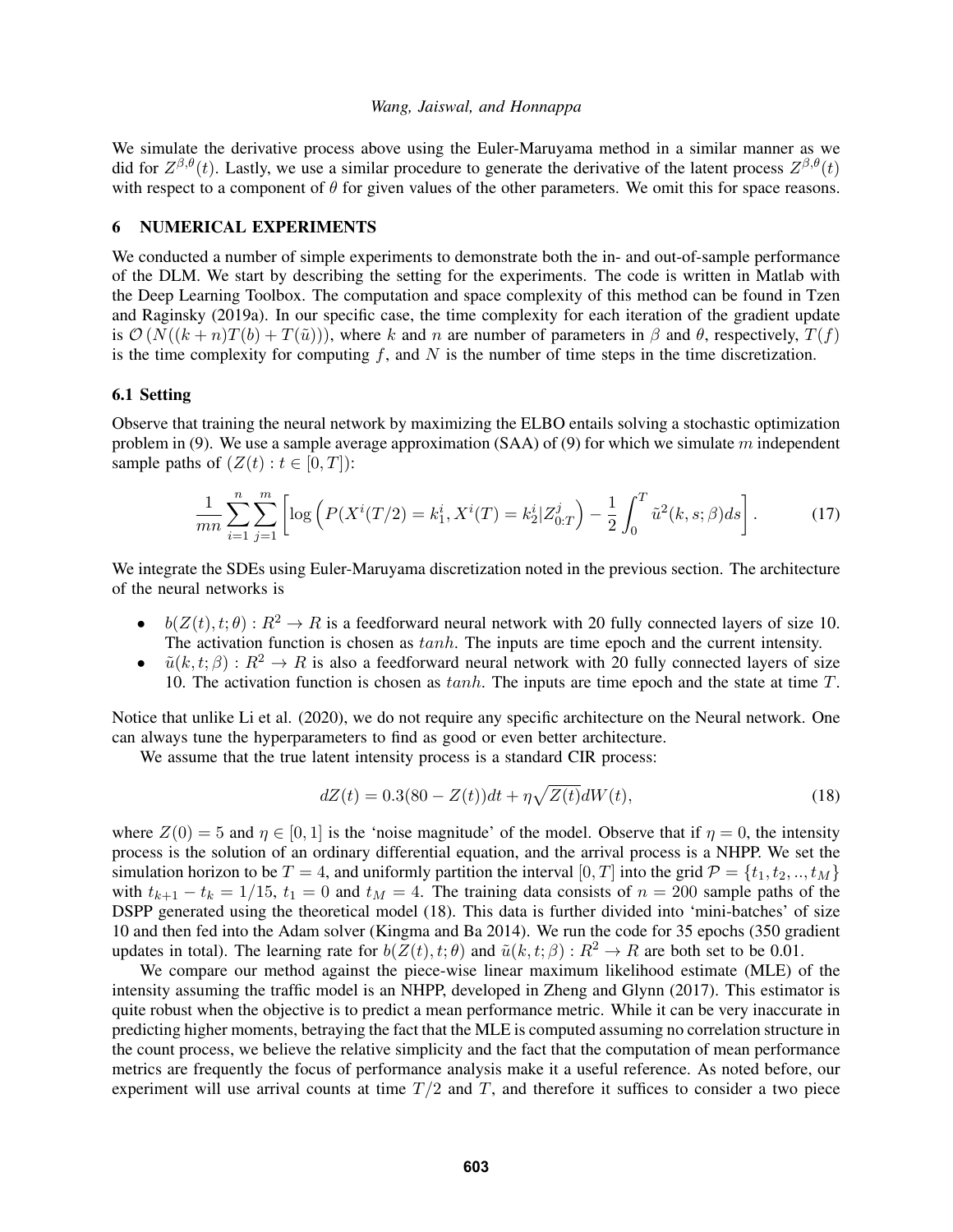linear estimator in this experiment by maximizing the likelihood function,

$$
\mathcal{L}_n(\hat{Z}(t)) = \frac{1}{n} \sum_{i=1}^n \left( X^i(T/2) \int_0^{\frac{T}{2}} \hat{Z}(t)dt + (X^i(T) - X^i(T/2)) \int_{\frac{T}{2}}^T \hat{Z}(t)dt \right) - \int_0^T \hat{Z}(t)dt,
$$

which follows from display (2) in [Zheng and Glynn \(2017\).](#page-11-18)

### 6.2 Estimating the Intensity Process

Our first experiment focuses on the estimation of the 'true' latent intensity model [\(18\)](#page-7-0) when  $\eta = 1$ . Figure [2\(](#page-8-0)a) shows the results of an in-sample estimation of the average intensity (computed using 200 training samples of the 'true' model). Observe that both our method ('predicted') and the piece-wise linear model estimate the mean intensity process quite accurately. Figure [2\(](#page-8-0)b) shows that the estimated mean integrated intensity, too, is almost identical to the 'true' model in either model. This is unsurprising: recall that the Poisson count distribution in the ELBO [\(14\)](#page-5-2) is a function of the integrated intensity, and this plays a crucial role in constraining the estimation problem.

<span id="page-8-0"></span>

Figure 2: Learning result for Model [\(18\)](#page-7-0).

### 6.3 Performance Prediction in an Infinite Server Queue.

In the second experiment, we focus on an out-of-sample performance prediction task for an infinite server queue. Specifically, we conduct 'run-through' experiments where traffic generated from a DSPP using estimated intensity processes is used as an input to a simulation of an infinite server queue. We start with a  $G_t/M/\infty$  queue, where traffic is generated using the theoretical model [\(18\)](#page-7-0), and the deep latent and piece-wise linear models estimated in the previous section.

We generate 500 sample paths of the number of occupied servers over [0, T] with service rate  $\mu = 2$ . Observe from Table [1](#page-8-1) that the estimated DLM gives a reasonable inference of both the mean and variance of the number of occupied servers at  $\frac{T}{2}$  and T. Note that the variance is roughly in the ballpark of the variance of the 'true' model as estimated from the test dataset. On the other hand, the piece-wise linear model, underestimates the variance quite significantly.

<span id="page-8-1"></span>

| Number of Occupied Servers | Test             |                             | DLM            |                |                |                |
|----------------------------|------------------|-----------------------------|----------------|----------------|----------------|----------------|
|                            | T/2              | m                           | T/2            |                | T/2            |                |
| $Mean+CI$                  | $30.73 \pm 0.68$ | 72.97+1.33                  | $31.18 + 0.75$ | $71.75 + 1.51$ | $31.88 + 0.60$ | $73.14 + 1.05$ |
| Variance                   | 61.2             | 229.93                      | 73.25          | 296.2          | 47.54          | 143.76         |
|                            | 54.26 69.56      | 203.87 261.36   64.94 83.26 |                | 262.62 336.68  | 42.16 54.04    | 127.47 163.41  |

Table 1: Simulation of the number of occupied servers for a  $G_t/M/\infty$  queue.

Next, we repeat the previous experiment on a  $G_t/G/\infty$  system, with Erlang distributed service times, parameterized by  $\lambda = 6$  and  $k = 3$  (implying the mean service time remains  $\frac{1}{2}$ ). The simulation is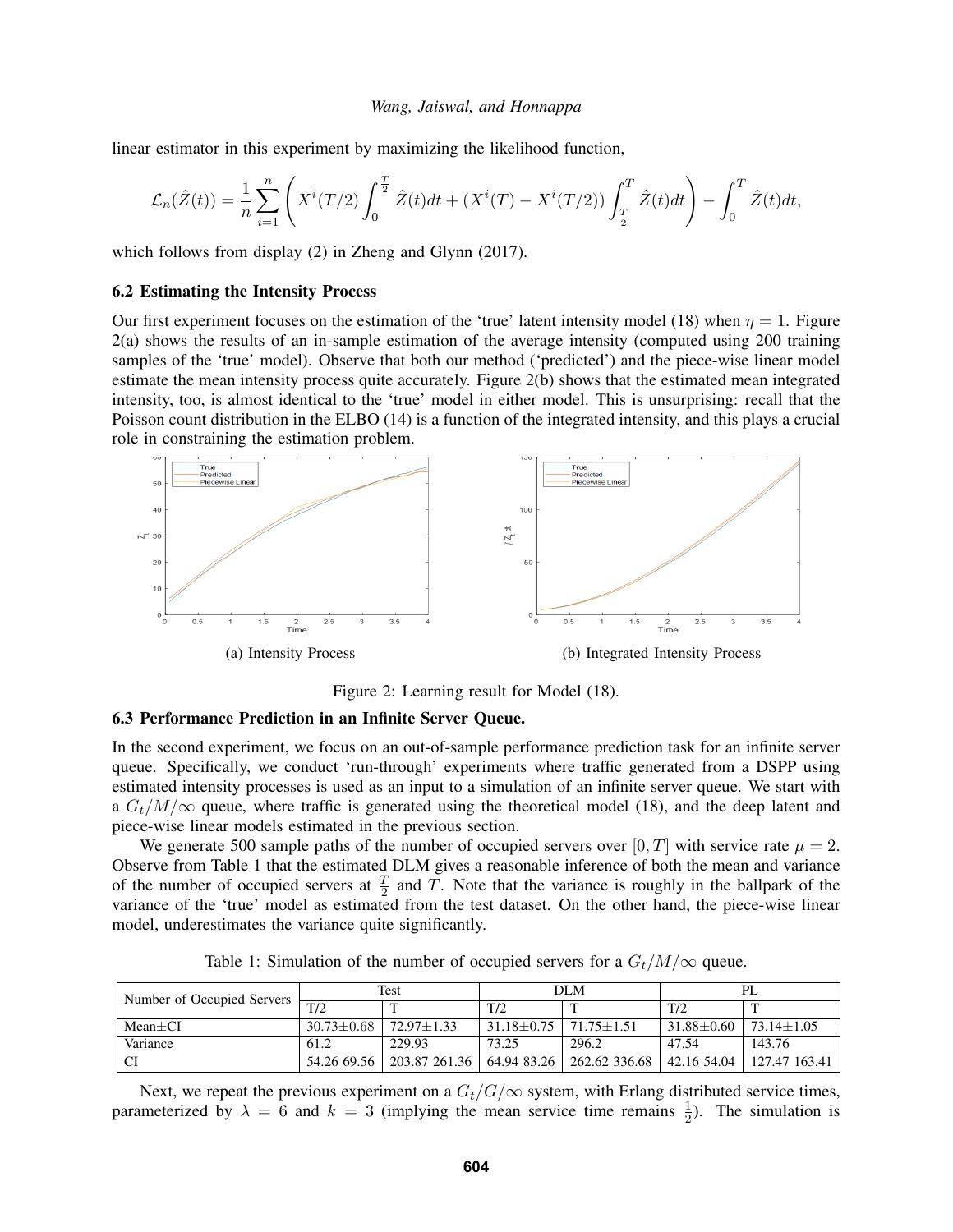summarized in Table [2.](#page-9-0) Again, the DLM model makes acceptable predictions. We note that while the DLM model tends to predict higher variance, and the estimates tend to have a larger confidence interval, we conjecture that the accuracy of the predictions can be improved with a more appropriate choice of neural network size and more Monte Carlo samples in the SAA approximation to the ELBO (recall we have used  $m = 5$  throughout).

<span id="page-9-0"></span>

| Number of Occupied Servers | Test             |               | DLM            |                | PL             |                  |
|----------------------------|------------------|---------------|----------------|----------------|----------------|------------------|
|                            | T/2              | m             | T/2            |                | T/2            |                  |
| $Mean+CI$                  | $37.34 \pm 0.67$ | $85.5 + 1.39$ | $37.57 + 0.72$ | $84.36 + 1.51$ | $38.18 + 0.57$ | $87.35 \pm 1.04$ |
| Variance                   | 58.89            | 253.57        | 68.05          | 298.73         | 42.47          | 140.33           |
| CI                         | 52.21 66.94      | 224.83 288.23 | 60.33 77.35    | 338.73 264.22  | 37.65 48.27    | 124.42 159.51    |

Table 2: Simulation of the number of occupied servers for a  $G_t/G/\infty$  queue.

### 6.4 Impact of the Noise Factor

The previous experiments demonstrate that the DLM model is robust on both mean and variance prediction tasks. To further explore this, in this experiment we demonstrate how the DLM predictions change when the 'noise factor'  $\eta$  in [\(18\)](#page-7-0) increases from 0 to 1; here,  $\eta = 0$  (formally) corresponds to a deterministic intensity and  $\eta > 0$  to increasing levels of stochasticity in the intensity model. We conducted the same 'run-through' experiment from the previous section on a  $G_t/M/\infty$  queue, albeit with different estimated traffic models under the different  $\eta$  factors. While this is might appear surprising, recall that the mean number of occupied servers under the 'annealed' measure (i.e., averaged over the stochastic intensity) of an infinite server queue with DSPP traffic depends only the mean intensity function. The PL estimate, even though it is based on the 'quenched' (i.e., conditioned on the intensity) measure, accurately estimates the mean intensity when averaged over the individual sample paths. For larger  $\eta$ , we observe that the DLM makes reasonable predictions on the mean number of occupied servers. On the other hand, Figure [3b](#page-9-1) shows that when  $\eta$  increases the DLM model significantly outperforms the piece-wise linear model in predicting the variance of the number of occupied servers. This is due to the fact that the DLM estimates the annealed measure of the traffic model, while the PL model only estimates the quenched measure.

<span id="page-9-1"></span>

Figure 3: Statistical inference on the number of occupied servers as a function of the noise factor.

#### 6.5 Estimating a Nonhomogeneous Poisson Intensity

We demonstrate the robustness of our method on estimating the intensity of a NHPP, with deterministic intensity. Consider an intensity function that is the solution of the ordinary differential equation (ODE)  $Z(t) = a(b - Z(t))$  with  $a = 0.3$  and  $b = 80$ . Let d be the number of time intervals (or 'pieces') in the regressors, representing the number of degrees of freedom. We compare our method, using intensity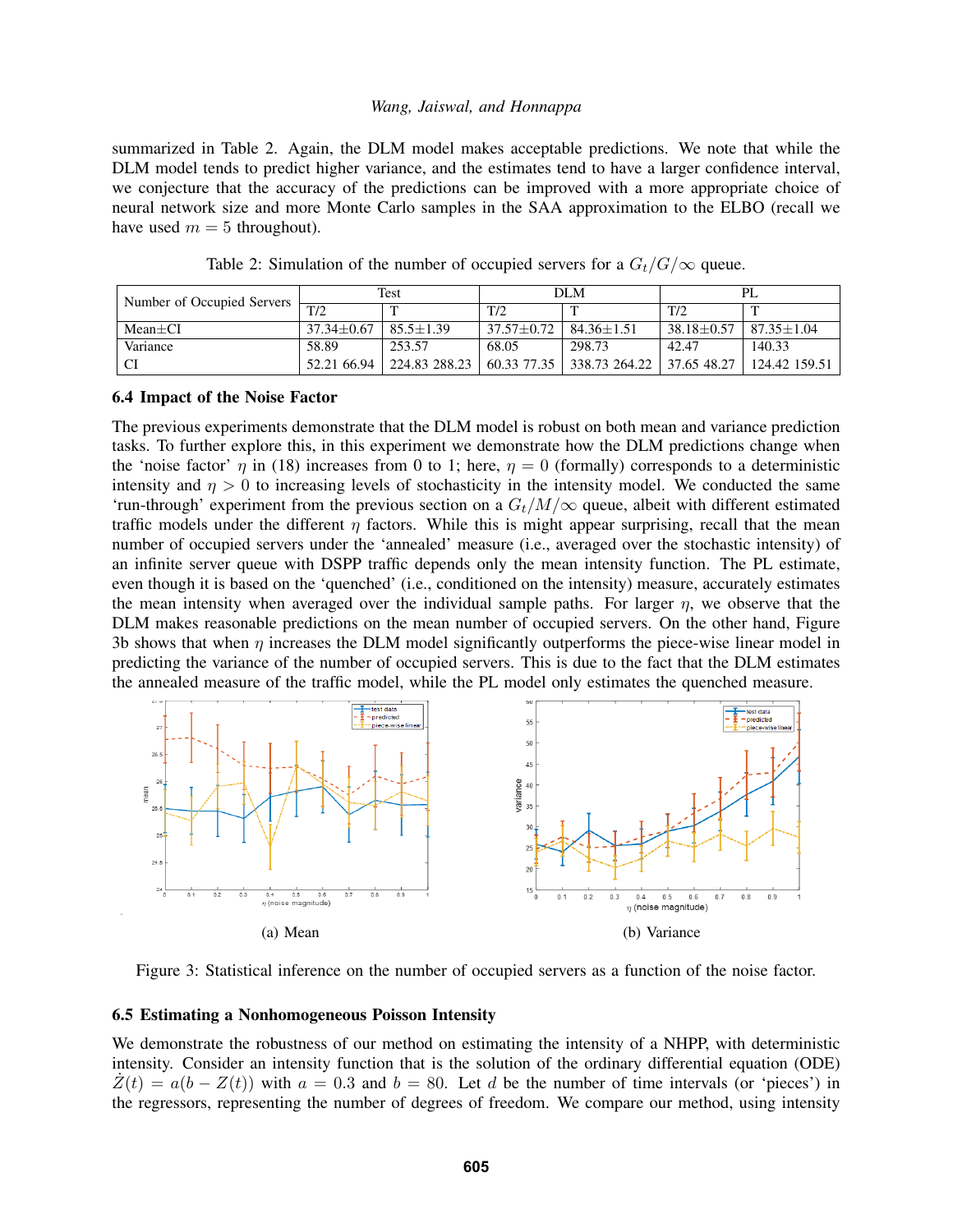process  $dZ(t) = a(b - Z(t))dt + d^{-1/2}\sqrt{Z(t)}dW(t)$ , with the piecewise linear estimator [\(Zheng and](#page-11-18) [Glynn 2017\)](#page-11-18) and the nonparametric 'Gaussianization machine' method from [Cai et al. \(2019\)](#page-11-19) ('GRP' in the table below). GRP uses a variance stabilizing transformation of the Poisson counts and Gaussian process regression on the transformed variables. Table [3](#page-10-0) shows that our method is significantly better than GRP even with 50 degrees of freedom.

<span id="page-10-0"></span>

|        | Mean              |                   |                   |                   | Variance        |                   |                             |                             |        |               |
|--------|-------------------|-------------------|-------------------|-------------------|-----------------|-------------------|-----------------------------|-----------------------------|--------|---------------|
| đ      | Test              | Predicted         | Piecewise Linear  | <b>GRP</b>        | Test            | Predicted         | Piecewise Linear            | <b>GRP</b>                  |        |               |
| 146.46 | $146.73 \pm 1.09$ | $149.30 \pm 1.10$ | $116.51 \pm 5.79$ | 146.46            | 156.17          | 158.93            | $4.34 * 10^3$               |                             |        |               |
|        |                   |                   |                   |                   |                 | [138.46177.51]    | [140.91 180.65]             | $[3.85 * 10^3 4.94 * 10^3]$ |        |               |
| 10     | 146.46            | $145.93 \pm 1.11$ | $148.32 \pm 1.10$ |                   |                 | $128.45 \pm 4.07$ | 146.46                      | 160.91                      | 159.50 | $2.15 * 10^3$ |
|        |                   |                   |                   |                   |                 | [142.67 182.90]   | [141.42 181.30]             | $[1.91 * 10^3 2.44 * 10^3]$ |        |               |
| 20     | 146.46            | $146.25 \pm 1.07$ | $146.87 \pm 1.04$ | $140.93 \pm 3.18$ | 146.46          | 148.33            | 142.44                      | $1.31 * 10^3$               |        |               |
|        |                   |                   |                   |                   | [131.52 168.60] | [126.30 161.91]   | $[1.16 * 10^3 1.48 * 10^3]$ |                             |        |               |
| 50     | 146.46            | $146.87 \pm 1.06$ | $150.16 \pm 1.11$ | $146.03 \pm 2.26$ | 146.46          | 146.06            | 161.52                      | 662.51                      |        |               |
|        |                   |                   |                   |                   | [129.50 166.02] | [143.21 183.59]   | [587.41 753.06]             |                             |        |               |

Table 3: Traffic count prediction for NHPP.

### 6.6 Estimating the Diffusion Coefficient

We presented our method under the assumption that the diffusion coefficient is known. However, [Zhang](#page-11-6) [et al. \(2014\)](#page-11-6) argue that the model in [\(1\)](#page-1-0) is appropriate for modeling the stochastic arrival intensity in a range of service systems. Estimating this model necessitates consideration of the situation where both the diffusion and drift function are unknown. In this section we present numerical results showing that our method can work even in this situation. We assume that  $\theta = 80$ ,  $\eta = 1$  and  $\alpha = \frac{1}{4}$  $\frac{1}{4}$  in the theoretical/true model. Table [4](#page-10-1) below summarizes the results of the experiment.

We model the diffusion function by another neural network  $\sigma(Z(t), t; \hat{\theta})$  with the same structure as  $b(Z(t), t; \theta)$ . Notice that the only difference in the training framework is that, following the definitions in Section [4,](#page-3-2) we must use  $\sigma(Z(t), t; \hat{\theta})u_k(Z(t), t; \theta, \phi) = \bar{b}(Z(t), t; \phi) - b(Z(t), t; \theta)$  to define  $u_k(Z(t), t; \theta, \phi)$ .

<span id="page-10-1"></span>

| <b>Traffic Counts</b> | Test           |                |               | DLM             | PI.            |                 |
|-----------------------|----------------|----------------|---------------|-----------------|----------------|-----------------|
|                       | T/2            | m              | T/2           | $\mathbf{r}$    | T/2            |                 |
| $Mean+CI$             | $94.93 + 2.35$ | $246.9 + 5.52$ | $93.1 + 2.17$ | $240.13 + 6.99$ | $97.07 + 0.83$ | $248.42 + 1.35$ |
| Variance              | 285.91         | 1569.52        | 243.26        | 2518.06         | 90.62          | 237.01          |
|                       | 253.50 324.99  | 1391.62 1784.6 | 215.68276.50  | 12232.612862.2  | 80.35 103.01   | 210.15 269.41   |

Table 4: Traffic count prediction for DSPP with learnt diffusion coefficient.

### 7 Conclusions and Commentary

This paper presents a versatile computational method for estimating the stationary, ergodic stochastic intensity of a DSPP. We demonstrate our method by in-sample estimation of the intensity and out-of-sample run-through simulation experiments, both of which demonstrate accuracy of our method. We believe that the method presented in this paper demonstrates how machine learning can help enhance simulation and modeling, in the spirit of the observation made by Peter W. Glynn in his *Titans of Simulation* keynote lecture at the Winter Simulation Conference in 2019 [\(Glynn 2019\)](#page-11-20). In future work we intend to extend our method to jump Markov intensities and self-exciting traffic models (such as the Hawkes process). In on-going work we are developing large sample statistical analyses of DLMs on general measure spaces (including asymptotic consistency and central limit theorems), and will be presented in future papers.